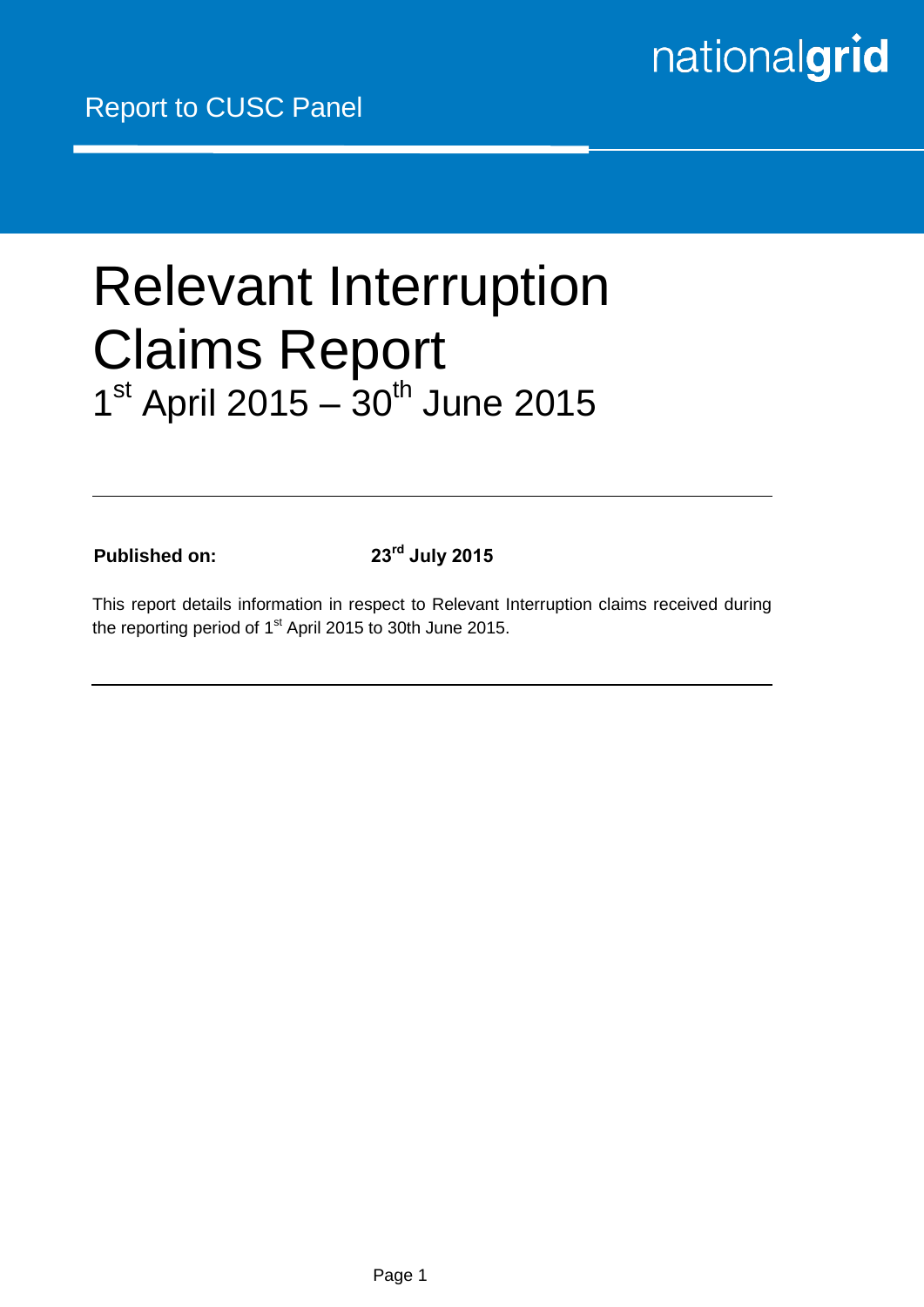## **[1. CMP212 Relevant Interruption Claims Report.....................................](#page-2-0) 3**

### **Document Control**

| <b>Version</b> | Date                       | Author             | <b>Change Reference</b> |
|----------------|----------------------------|--------------------|-------------------------|
| 0.1            | $23^{\text{rd}}$ July 2015 | Code Administrator | Report to CUSC Panel    |



**Any Questions?**

Contact: **Chrissie Brown** 

Code Administrator



**Christine.brown1@na tionalgrid.com**

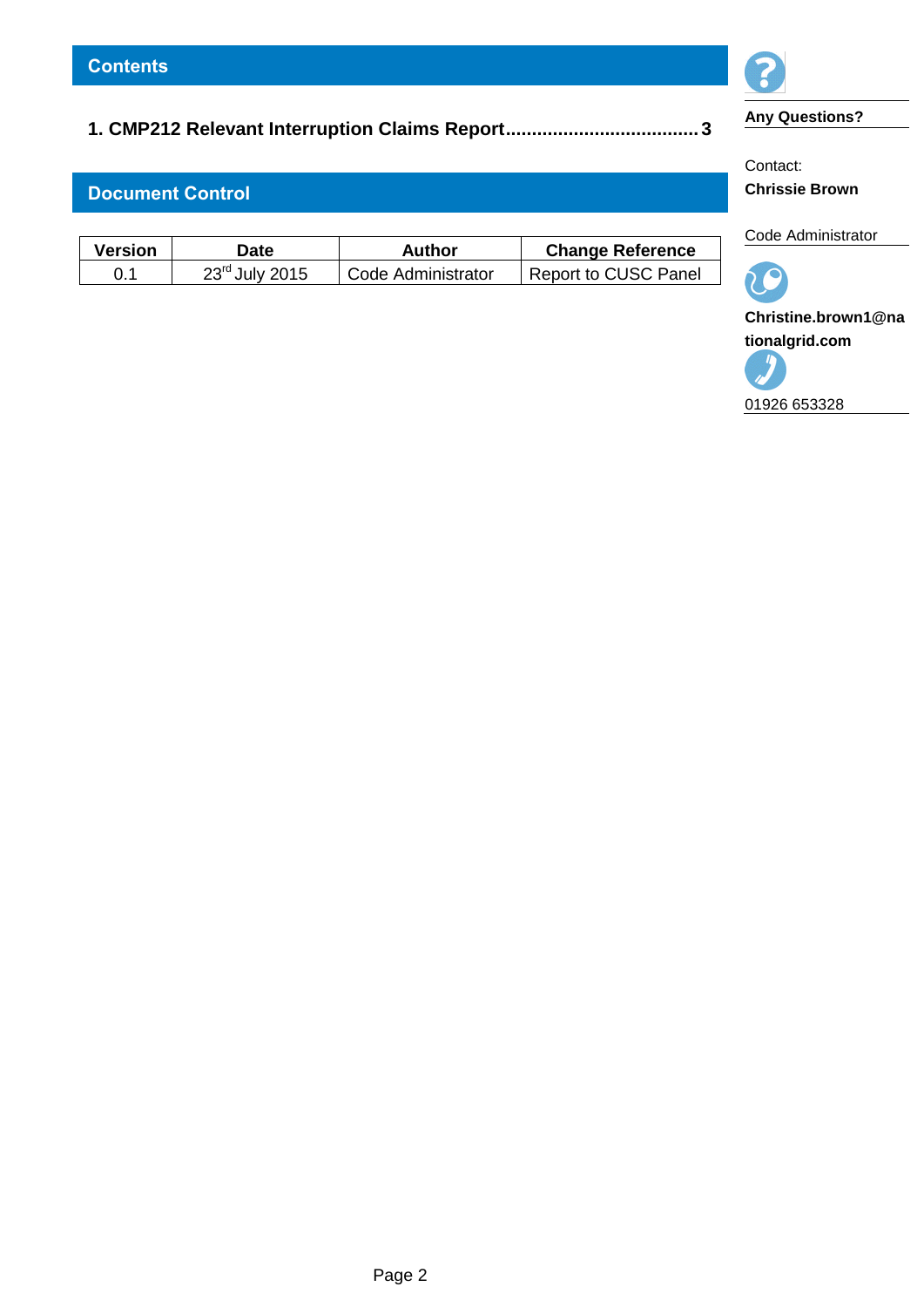#### <span id="page-2-0"></span>**1.1 Purpose of Relevant Interruption Claims Report**

As a result of the implementation of CMP212 – Setting limits for claim: submission, validation and minimum financial threshold values in relation to Relevant Interruptions, it was agreed that the Code Administrator would produce a report to the CUSC Panel detailing information in respect of the Relevant Interruptions received during the reporting period.

This report covers the reporting period from  $1<sup>st</sup>$  April 2015 to 30<sup>th</sup> June 2015. These reports are be produced quarterly as of  $1<sup>st</sup>$  July 2014 and submitted to the CUSC Modifications Panel.

#### **1.2 Summary**

Table 1 below gives an overview of the status of the claims received during this reporting period.

#### **Table 1**

| <b>Claims being</b> | <b>Claims Pending</b> | <b>Claims Paid</b> | <b>Claims</b>   | <b>Total Claims</b> |
|---------------------|-----------------------|--------------------|-----------------|---------------------|
| processed           | <b>Payment</b>        |                    | <b>Rejected</b> | <b>Received</b>     |
| 0                   | 6                     | υ                  | υ               | 6                   |

Six claims were received under the CMP212 process within this reporting period.

Six claims were classed as valid and are currently pending payment.